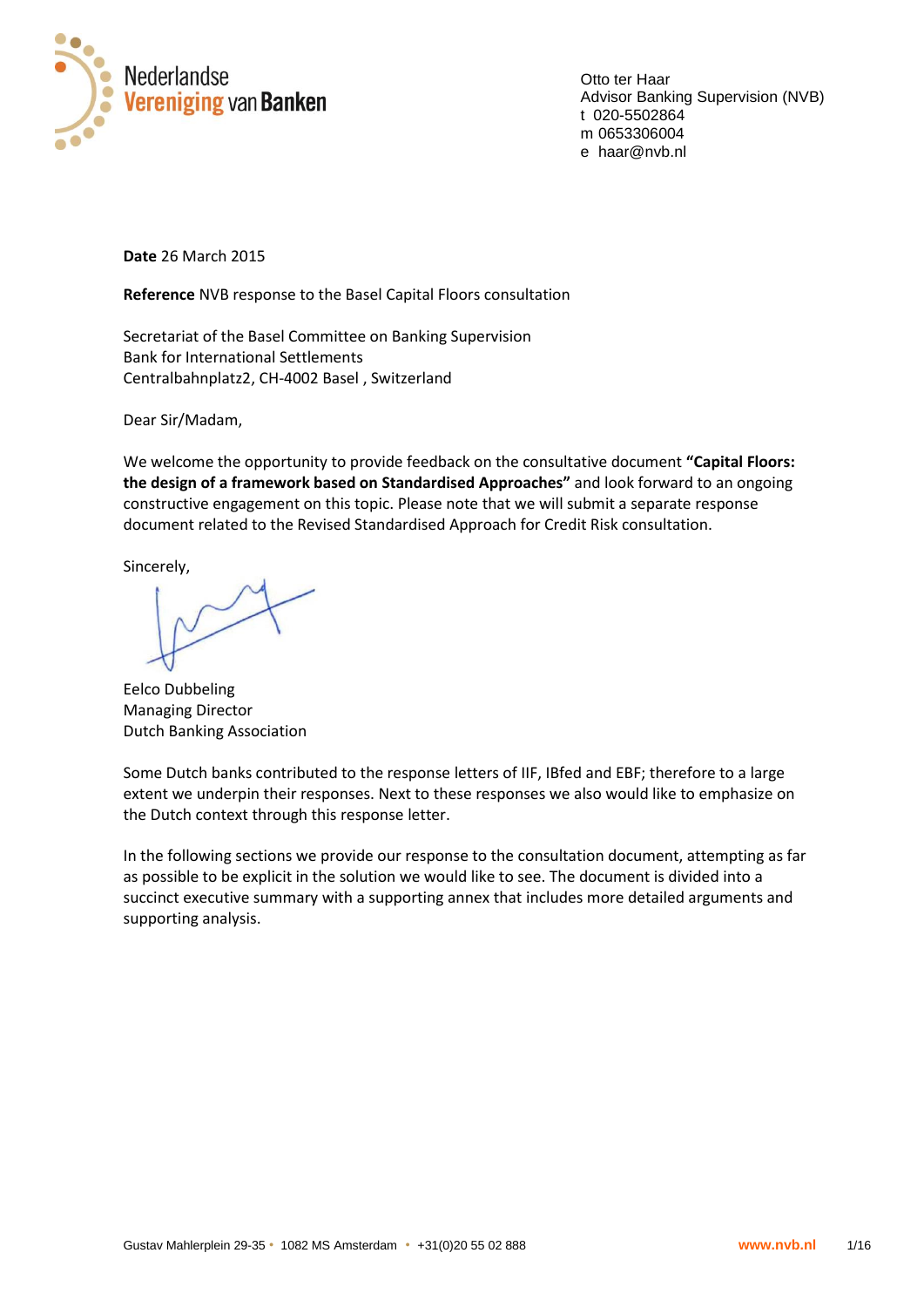

# **Executive Summary**

# **1. Capital floors are not necessary**

Basel III addressed many of the shortcomings of Basel II that surfaced during the downturn. There are multiple anchor points in the current Basel III suite (e.g. RWA, Leverage Ratio, Stress Test results, EBA Benchmarking exercises, TLAC & MREL, ICAAP & SREP process, quarterly and annual reports, including Pillar 3 disclosures). All these anchor points together form a robust and complete set of tools to assess the financial position of an institution. Supervisors make good use of these different metrics. From this perspective, capital floors based on Basel III Standardised Approach (SA) are not required

# **2. The impact of capital floors on the Dutch market could be very severe**

Based on a quantitative impact study, the 3 largest Dutch banks estimate that the proposed changes to the capital floor would reduce their own funds ratio by 45–60%. Based on the combined effect of the capital floors and the SA revision proposals, we expect there would be a significant squeeze on available capital, reducing lending to SMEs and residential mortgages particularly, with an impact on economic growth and job creation

The primary driver of this impact is the difference between SA and Internal Ratings Based (IRB) risk weights for residential mortgages and corporates. Please see annex example 1 for more detail

**3. The capital floor proposals are not sufficiently detailed for an adequate consultation process**  There is insufficient information in the consultation document to support an adequate consultation process. In particular: the method and level for the calibration of the floor; the definition of risk category; and the downstream implications for related elements of the capital adequacy and liquidity frameworks are entirely unclear in the document. Furthermore, it is impossible to adequately comment on the potential for a capital floor based on standardised risk weights before the Standardised Approach framework has been completed. **As such it is absolutely clear a second round of consultation will be required once the framework is adequately specified**, including finalization of the Standardised Approach changes

# **4. No change should be made in implementation vs. the existing Basel I floor**

The NVB and its members feel very strongly that the approach to applying (as opposed to calculating) the capital floor should remain consistent with CRR article 500 (1) (b)<sup>1</sup>: all banks should be verified as having sufficient own funds to meet the capital floor requirement without any adjustment being applied to reported RWA levels calculated using IRB models (please see annex example 2); and the floor should remain as a temporary backstop to be removed once there is confidence in the implementation of IRB under Basel III. This aspect is not explicitly addressed in the consultation document, however we feel it is an absolutely essential design principle that should be made explicit. This is most particularly because:

1

<sup>1</sup> [Banks] shall hold own funds which are at all times more than or equal to 80 % of the total minimum amount of own funds that the institution would be required to hold under Article 4 of Directive 93/6/EEC as that Directive and Directive 2000/12/EC of the European Parliament and of the Council of 20 March 2000 relating to the taking up and pursuit of the business of credit institutions ( 1 ) stood prior to 1 January 2007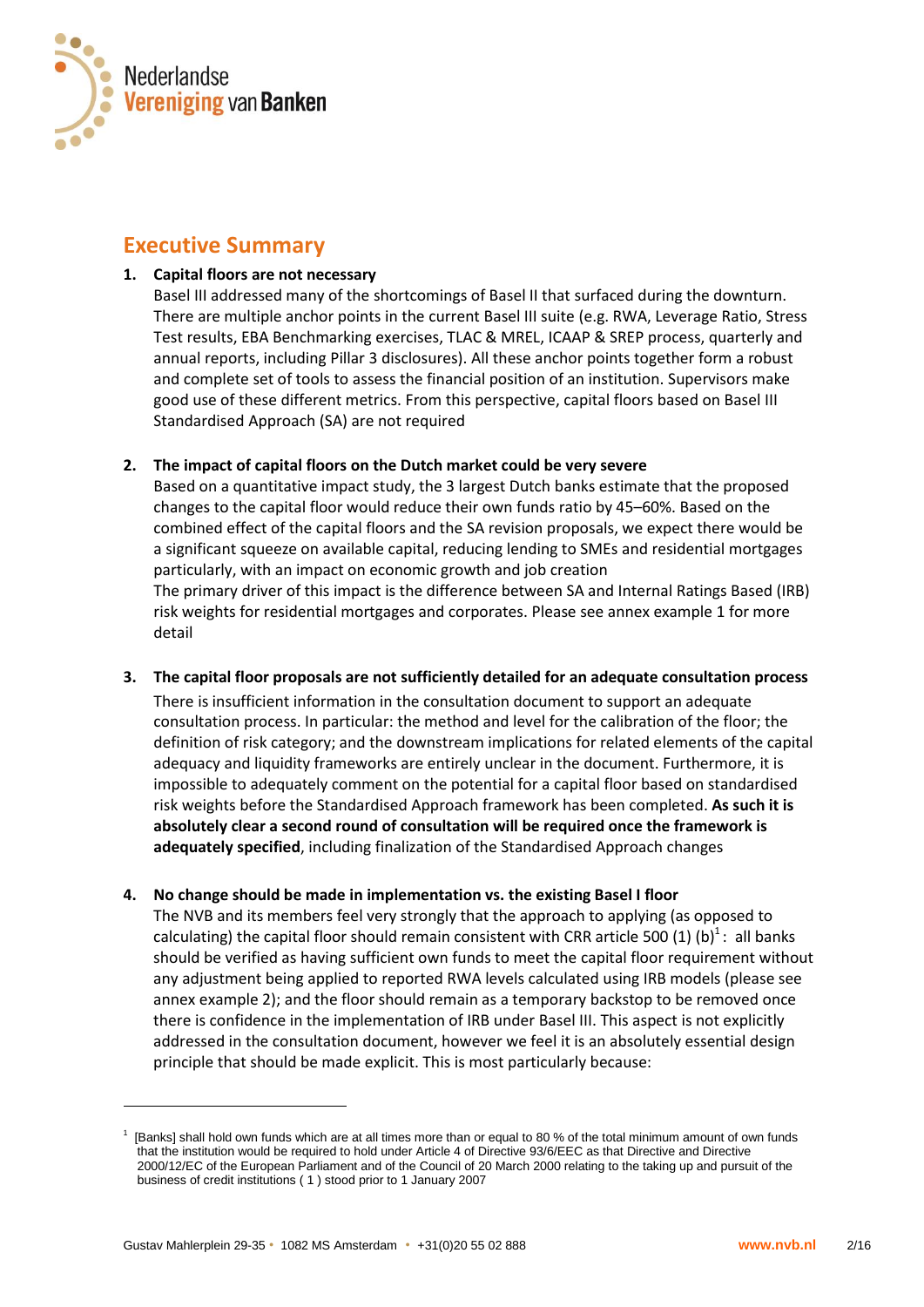

- ̶ Making direct adjustments to RWA calculations would create a host of wrong incentives for banks (please see annex examples 3–5)
	- ̶ There will be a reduced incentive to reduce risk through product structuring (i.e. the inclusion within loan arrangements of certain risk mitigating features such as collateralization or use of trade finance type structures)
	- ̶ Within a risk category, there would be a strong incentive to increase economic risk per unit standardised RWA wherever a capital floor bites
	- ̶ Banks will have reduced incentives to improve risk frameworks or maintain risk models in some areas if the output of models is overridden

̶ Adjusting RWAs would make it much more difficult to compare RWA levels, and in particular, understand RWA projections from banks in, for instance, future EBA stress tests. If capital floors have a direct impact on CET1% metrics then this could have significant unintended consequences for triggering of contingent capital instruments.

The capital floor should be applied at the highest level of consolidation within the prudential perimeter only. Capital floors at the legal entity or business level should not result in increases to the available funds requirement. (Please see annex example 8)

#### **5. A sufficient evidence base is necessary before making any change to calibration**

In contrast to many of the other changes that have been made to the capital adequacy framework, no empirical evidence has been presented that changing the calibration of the capital floor would have had any material impact on the likelihood of failure of banks through the downturn. With the host of other changes that have tightened the requirements on banks, it is even less likely to be the case in the future. **Before a change that could have a range of unintended consequences is made, an evidence based justification of the benefits should be provided to the full range of stakeholders**

- **6. The capital floor proposals are not coherent with other elements of prudential regulation** There is a lack of coherence between the capital floor proposals and other elements of the capital, liquidity and accounting frameworks. As examples:
	- ̶ Capital floors disproportionately impact low risk institutions particularly those which have limited exposure to Pillar 2 risks (please see example 6 of the annex)
	- ̶ There are a range of technical details within the capital floor approach that are extremely important but unclear how they will be dealt with. For instance there is no Standardised Approach treatment for the Supervisory Formula Approach
	- ̶ The downstream implications for other elements of the prudential framework are not clear – e.g. if capital floors apply, will the CCF used in the leverage ratio also be changed? What will be the implications of the recent consultation document on accounting for expected loss?

It is essential that these and other related questions are adequately addressed in a second round of consultation

#### **7. The economic impacts of any change to calibration will be significant**

A more stringent capital floor (both in terms of higher standardised risk weights and/or higher floor levels) will have a range of negative economic characteristics: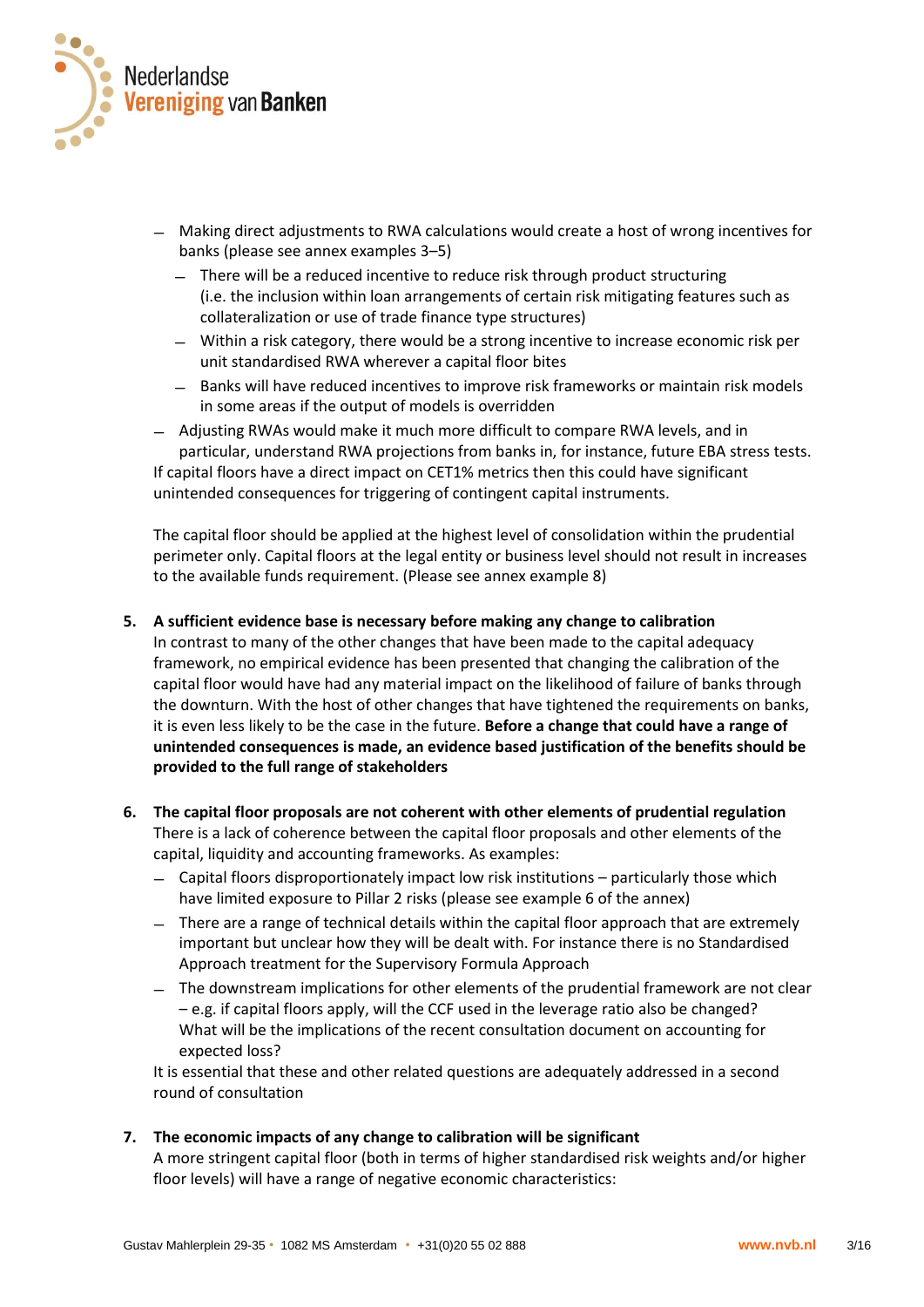

- ̶ The potential unintended consequences for behaviours are severe including: (a) disincentive to improve and maintain risk models; (b) reduced incentive to use product structuring (collateral, seniority, etc.) to reduce risk and (c) allocation of economic capital towards higher risk exposures (where risk is not captured in the standardised risk weights) (please see annex examples 3–5)
- ̶ There are also a range of public policy issues that would arise from the recalibration of capital floors:
	- ̶ Capital floors will distort capital allocation decisions capital will be redeployed from key areas of the financial markets where capital floors bite (e.g. SME and in particular trade finance) (Please see annex example 4 for an illustration of how the capital floor could hit the trade finance segment)
	- ̶ As a consequence, economic growth and job-creation will be hit
	- ̶ Capital floors are likely to exacerbate the already substantial shift in credit risk to the non-bank sector – lending via investment funds in NL has increased by 18% CAGR<sup>2</sup> over the last 4 years (please see annex example 7). Given the non-bank sector is not subject to the same degree of supervision as banks, a shift may limit the impact of macroprudential regulation. Consequently, there is also significant potential detriment for borrowers and retail investors

#### **8. Implementation will take time**

The proposed changes to the Standardised Approach will take significant time for banks to implement in systems. A bank cannot change its capital floor calculation to use SA risk weights before it has implemented the revised Standardised Approach. Similarly, the impacts of any change to the capital floor on own funds requirements will not be known until implementation is complete – appropriate time will naturally be required to address any additional own funds requirements that result from the changes

#### **9. Prerequisites for any adjustment to the capital floor framework**

In conclusion we are strongly of the view that any changes made to the capital floor framework should respect the following prerequisites:

- ̶ Further consultation will be required following a more fully detailed proposal from BCBS
- $-$  The application of the capital floor will be consistent with article 500 (1) (b) of CRR IV: i.e. there would be no change to reported IRB RWA levels or deductions from own funds as a consequence of the capital floor framework. The capital floor will be used to test the sufficiency of own funds only
- ̶ The calibration will be set in a way that does not systematically increase the amount of capital in any one financial system/country (as this would be indicative of either an issue with SA calibration for the country or a systematic failing in the IRB model approval process)
- ̶ The floor would be applied at the highest level of consolidation in the prudential perimeter as a backstop, tested against available capital; i.e. the floor would not be applied at the product, business or subsidiary level

-

<sup>&</sup>lt;sup>2</sup> Compound Annual Growth Rate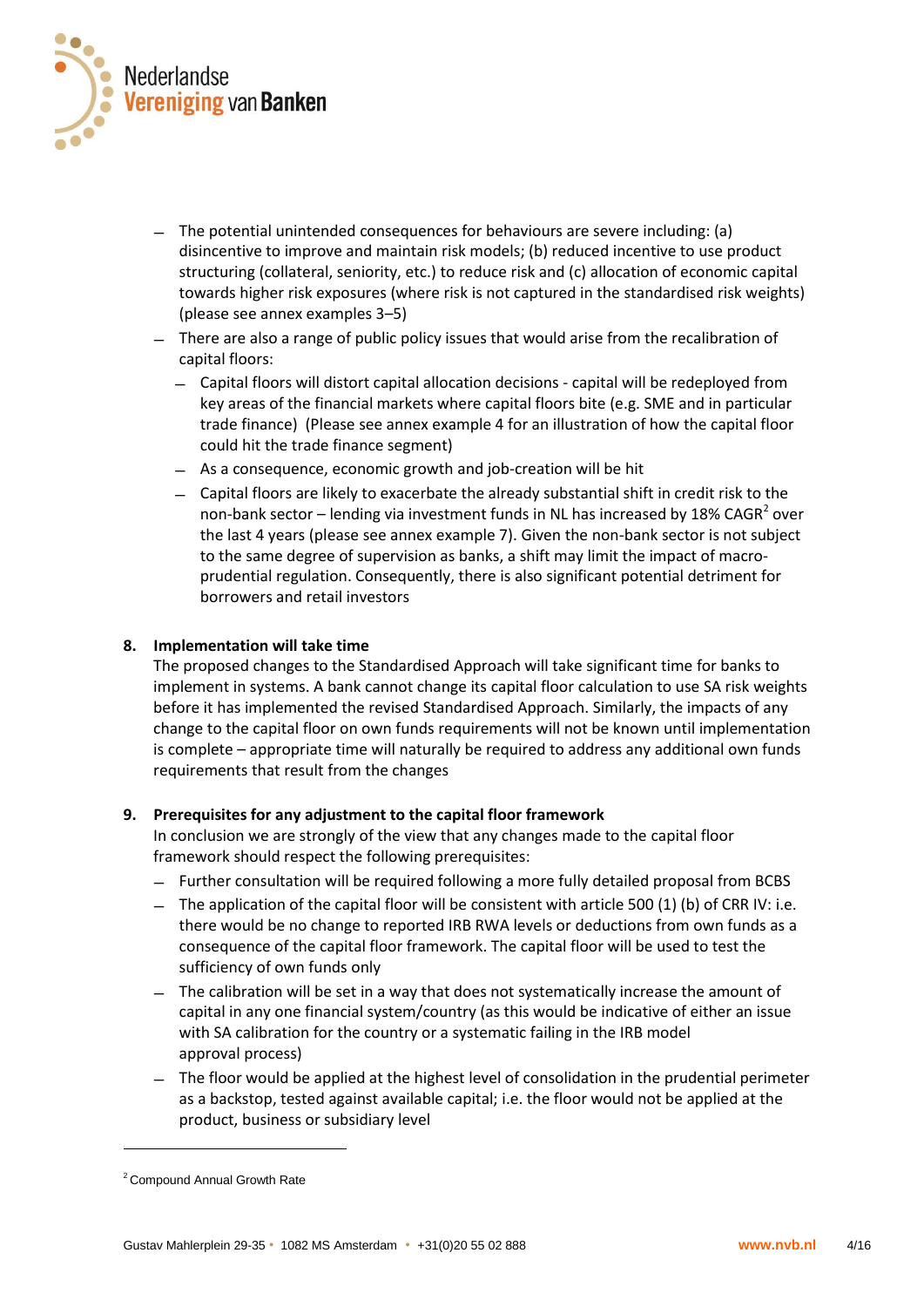

- ̶ The range of detailed technical questions around the framework will have been exhaustively considered and negative downstream implications avoided
- ̶ There will be sufficient time for consultation on the detailed approach following finalization of the Standardised Approach requirements. There will also be sufficient time to implement the changes and suitable transition arrangements

# **Annex – More detailed perspectives**

# 1. Impact of capital floors in the Netherlands

a) Although no calibration is yet provided in the capital floor consultative document, the Dutch banks are very concerned regarding the combined effect<sup>3</sup> which could have a very significant impact and therefore potentially could negatively change the banking landscape for both our banks' clients and for the banking industry. Also, too restrictive floors would lead to a distorted and risk-insensitive allocation of capital (shift from low-risk towards high-risk assets and clients), with detrimental effect on economic growth in the European Union, and in the Netherlands in particular.

### **Example 1: Potential impact of proposals on NL banks**

As stated in the executive summary, the proposed changes to the capital floors are estimated to have the potential to reduce own funds ratios by between 45% and 60% if applied to RWA

The bulk of the difference is driven by retail mortgages and corporates

Breakdown of impact on own funds ratio by IRB segment (based on mid-point of high and low case estimates)

-

 $3$  The combined effect refers to both 1) the capital floors consultative document and 2) the revision to the Standardised Approach framework (also a BIS consultative document). The impact considers Credit Risk RWA only, and the upper end of this range is based on the floor being calibrated at 100% of the revised Standardised Approach result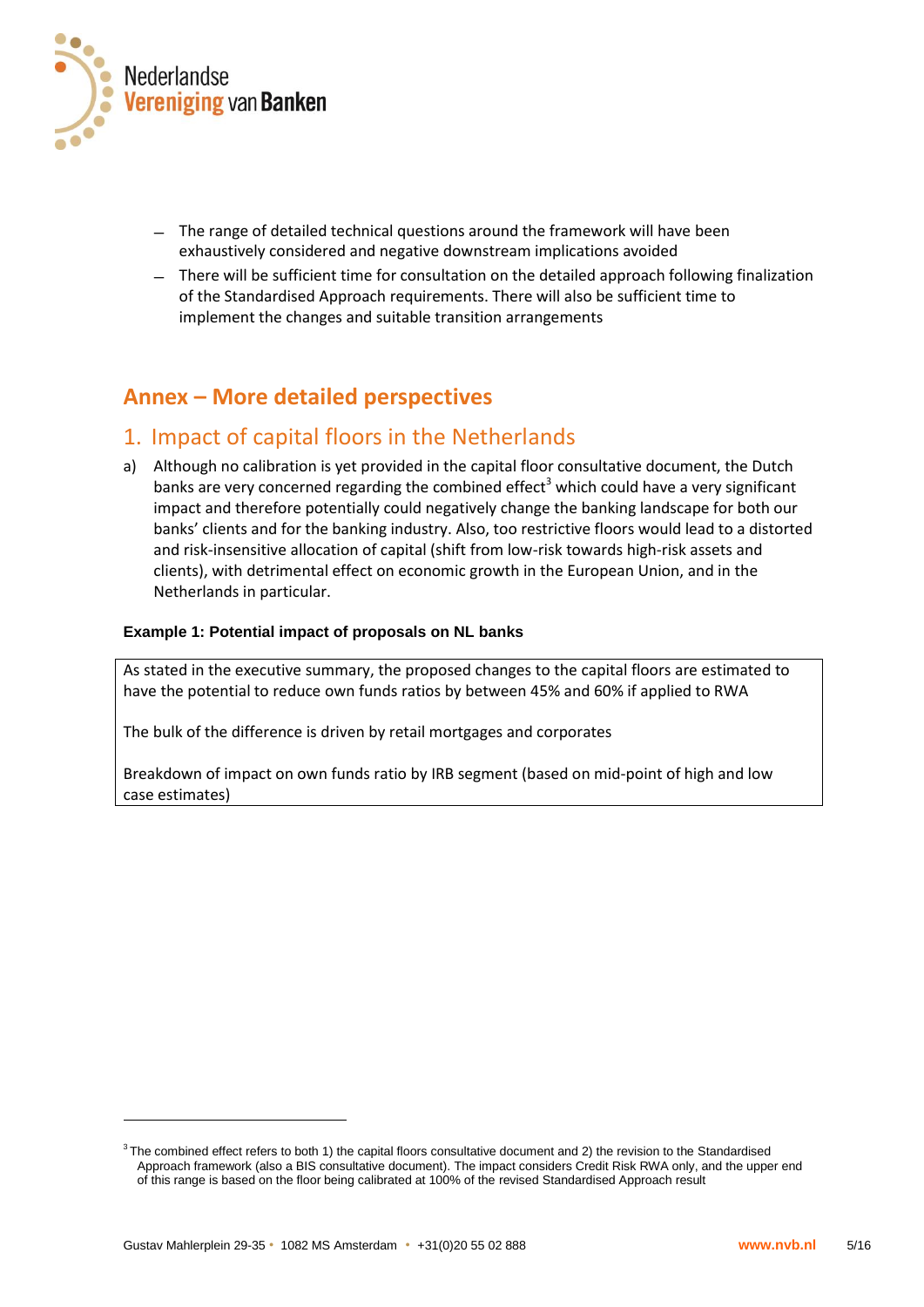

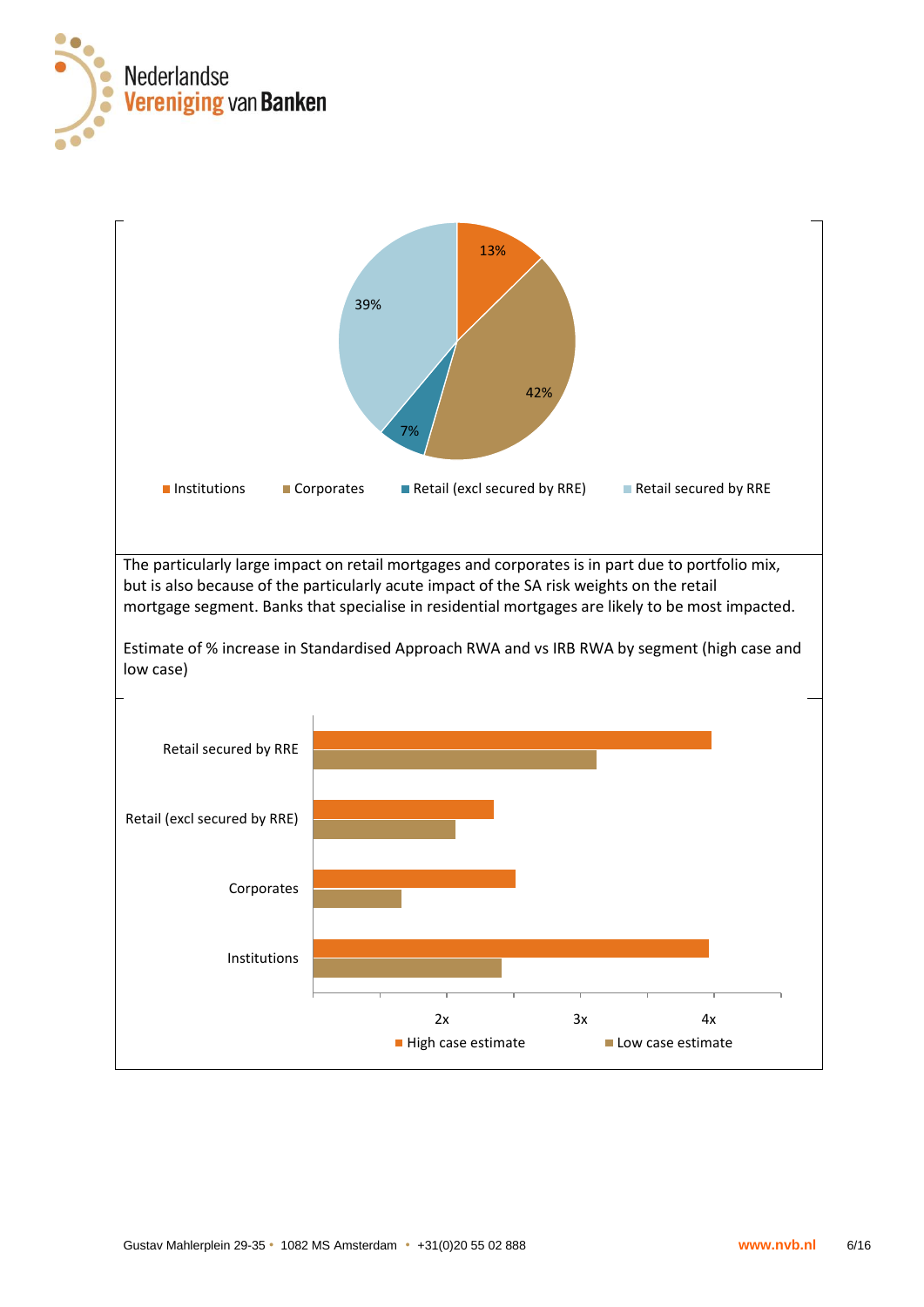

# 2. Basel II to Basel III, multiple anchor points, good use of supervisory tools

# **2.1. Basel III addressed many of the shortcomings of Basel II that surfaced during the crisis**

- a) We wish to stress the good progress the BCBS, European and National supervisors & regulators made, in co-operation with the banking industry, after the start of the crisis. Basel III broadened the scope of the rules, addressed the weaker points in the Basel II framework, and increased the capital and liquidity requirements. The current set of Basel III rules (both risk sensitive and non-risk sensitive metrics) provide a comprehensive and robust set of anchor points that facilitate a solid assessment of a single bank or a solid comparison between multiple banks with different risk profiles, business models and jurisdictions
- b) The impact of all these enhancements are reflected in the much higher CET1 ratios, generally positive stress test and AQR results, and the increasing leverage ratios, even though transition arrangements still apply

# **2.2. Multiple anchor points: together these metrics create a robust and complete overview**

- a) There are multiple anchor points in the current Basel suite. Combining these individual information points provide an adequate dashboard to be used by any stakeholder: clients, financial analysts, depositors, debt holders, shareholders, supervisors, regulators, and other stakeholders to effectively assess the risk of a single institution and compare multiple institutions
- b) These anchor points are the various risk and non-risk metrics, such as the current Standardised Approach framework, the IRB framework, the Leverage Ratio, the quarterly and annual reports (including the Pillar 3 disclosures), TLAC & MREL, Stress Test publications, many Basel benchmark studies and the yearly ICAAP & SREP process (the latter only for supervisors). On the one hand every stakeholder might express perceived limitations to a single metric, on the other hand all these metrics combined complement each other and provide a robust and complete overview. In this context, a capital floor is not required: it would diminish the value of the IRB framework by "blending" it with the less risk sensitive Standardised Approach
- c) As a consequence we believe it is important that no change should be made to CRR article 500 (1) (b). Any adjustments to the capital floor framework should be consistent with this article. The implication of Article 500 (1) (b) is shown in the example below: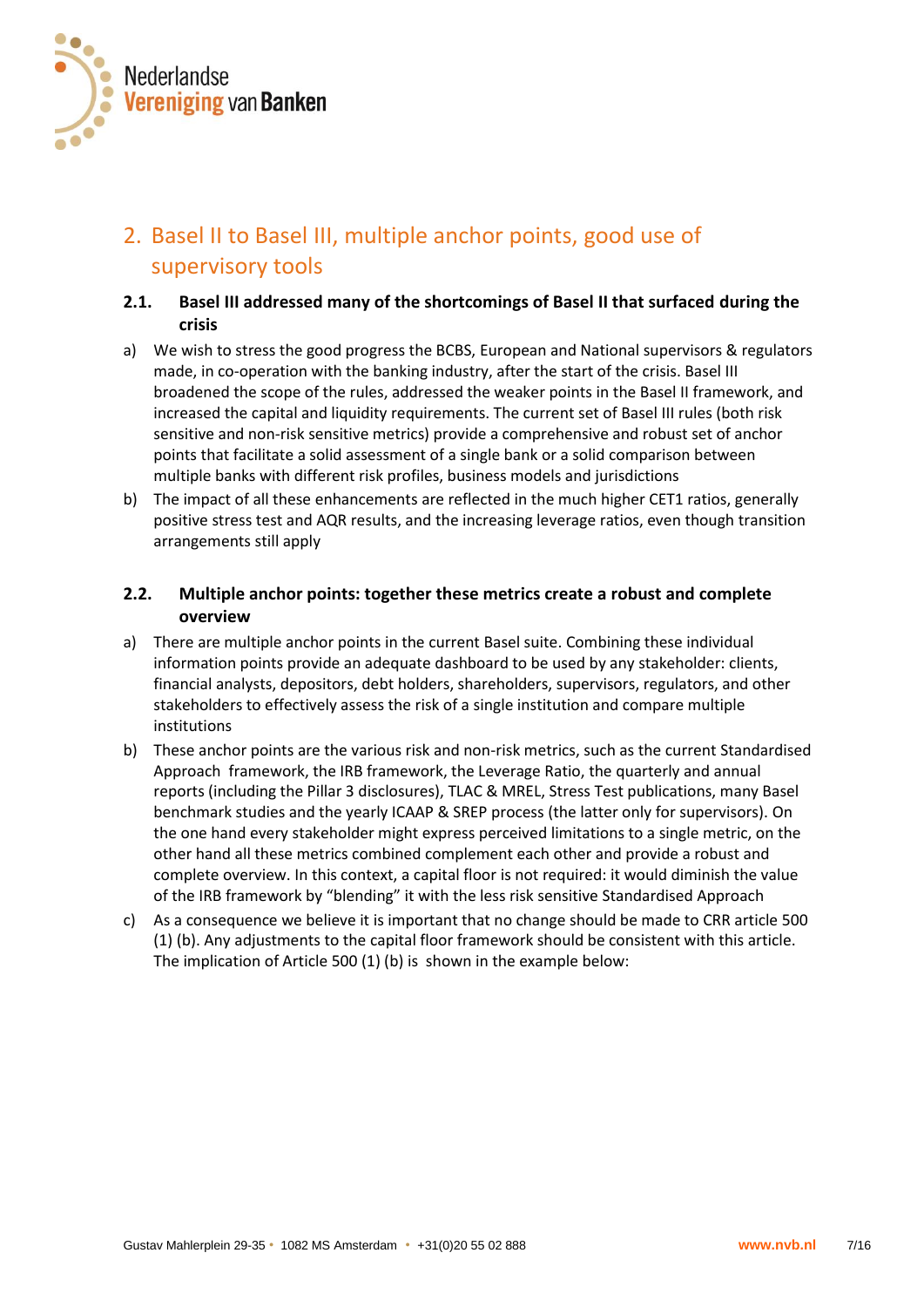

#### **Example 2 Illustration of application of capital floor consistent with CRR IV article 500 (1) (b)**

In the below example an illustration is provided around how the capital floor should be used to verify the bank has sufficient own funds (and not to adjust the RWA directly). Consider the following example

- $\bullet$  RWA based on IRB models = €200 BN.
- Own funds = €30 BN
- RWA based on SA =  $\epsilon$ 600 BN
- Own funds/RWA = 15.0%

It is assumed that, for the purposes of the example, the capital floor calibration is set at 80% of the SA RWA. For the purposes of the example it is assumed that the fully phased in own funds requirement is 8.0%. This implies that the bank needs to have sufficient own funds to meet €600 BN x 80% x 8.0% = €38.4 BN

In the example the bank does not have sufficient own funds and therefore would be required to raise a further €8.4 BN, improving its own funds ratio to 19.2%

### **2.3. Supervisors make good use of all the metrics available to them**

- a) In the recent years the BCBS (and in Europe the EBA and recently the ECB) made good use of the tools to prevent or remedy potential shortcomings within individual institutions:
	- A. **Potential model flaws leading to too low risk weights:** significant changes to models processes, benchmark studies and the non-risk sensitive backstop: the Leverage Ratio
	- B. **Potential (risk) management weaknesses**: ICAAP & SREP
	- C. **Potential under capitalization in stress situations**: firm specific and industry wide stress tests
	- D. **Potential failing banks:** resolution tools (TLAC & MREL)
- b) All in all, with all the metrics currently available, and the good use that the BCBS (and European regulators and supervisors) make of these metrics, we see no benefit in creating an additional backstop measure, while we do see the potential negative impact of capital floors once it directly affects portfolios with lower risk and thus lower risk weights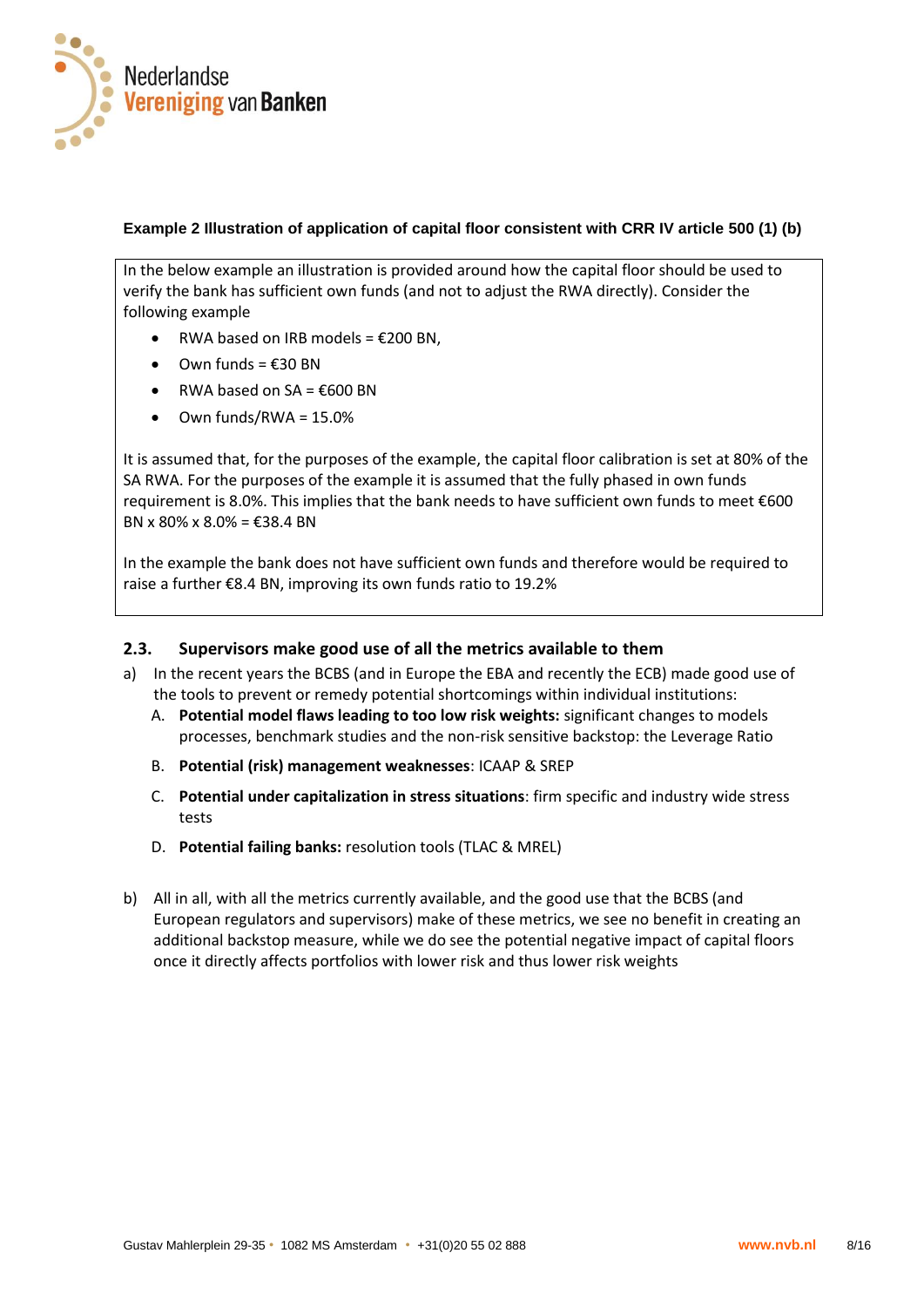

# 3. IRB framework

According to the BCBS, the objective of the capital floor is to: **Mitigate model risk and measurement errors stemming from internally modelled approaches**

a) We should be mindful of the positive push that the IRB framework gave to the risk management approaches of banks. The incentives to maintain these improvements should be retained. Capital floors however jeopardise this, as shown in the example below

#### **Example 3: Illustration of disincentive to strengthen risk management organisations**

In the example below the impacts on RWA of moving a standardised portfolio to IRB are shown. In the example, while the IRB risk weight for the SA portfolio would be lower than the SA risk weights, there would be no benefit from the migration as the capital floor is already binding and therefore reducing the IRB risk weight has no impact on the overall RWA

|                          | <b>Exposure</b> | Current<br><b>Risk</b><br>Weight | <b>SA risk</b><br>weight | <b>Risk Weight</b><br>if moved<br>to IRB | <b>RWA</b><br>current | <b>RWA SA</b> | <b>RWA if SA</b><br>portfolio is<br>migrated to IRB | <b>RWA floor</b><br>(assuming<br>80%<br>calibration) |
|--------------------------|-----------------|----------------------------------|--------------------------|------------------------------------------|-----------------------|---------------|-----------------------------------------------------|------------------------------------------------------|
| Standardised<br>exposure | 200             | 100%                             | 100%                     | 60%                                      | 200                   | 200           | 120                                                 |                                                      |
| IRB exposure             | 1000            | 52%                              | 78%                      | 52%                                      | 520                   | 780           | 520                                                 |                                                      |
| Total                    | 1200            |                                  |                          |                                          | 720                   | 980           | 640                                                 | 784                                                  |

### **Illustration of reduced incentive to move portfolios from standardised to IRB**

b) In case of flaws or even in case of perceived flaws in the IRB framework, the actual IRB issues should be tackled via instructions to supervisors, or potentially by strengthening through law, rather than via crude floors. Most relevant areas for further strengthening of the IRB rules and reducing the variability of RWAs are shown below (with reference to the recent IIF proposals):

#### A. **When to allow IRB models:**

Set clear rules in which cases data is of sufficient quality and quantity to build a proper internal model. If too little data is available (low data portfolios): propose a prescriptive alternative

# B. **Rules for building models:**

Provide more specific rules for example:

- ̶ Definition of default (DoD)
- ̶ How to measure day past due (DPD)
- ̶ Loss given default (LGD) discount rate
- ̶ LGD downturn definition (What is a downturn? How to factor it in a data set if it is missing? etc.)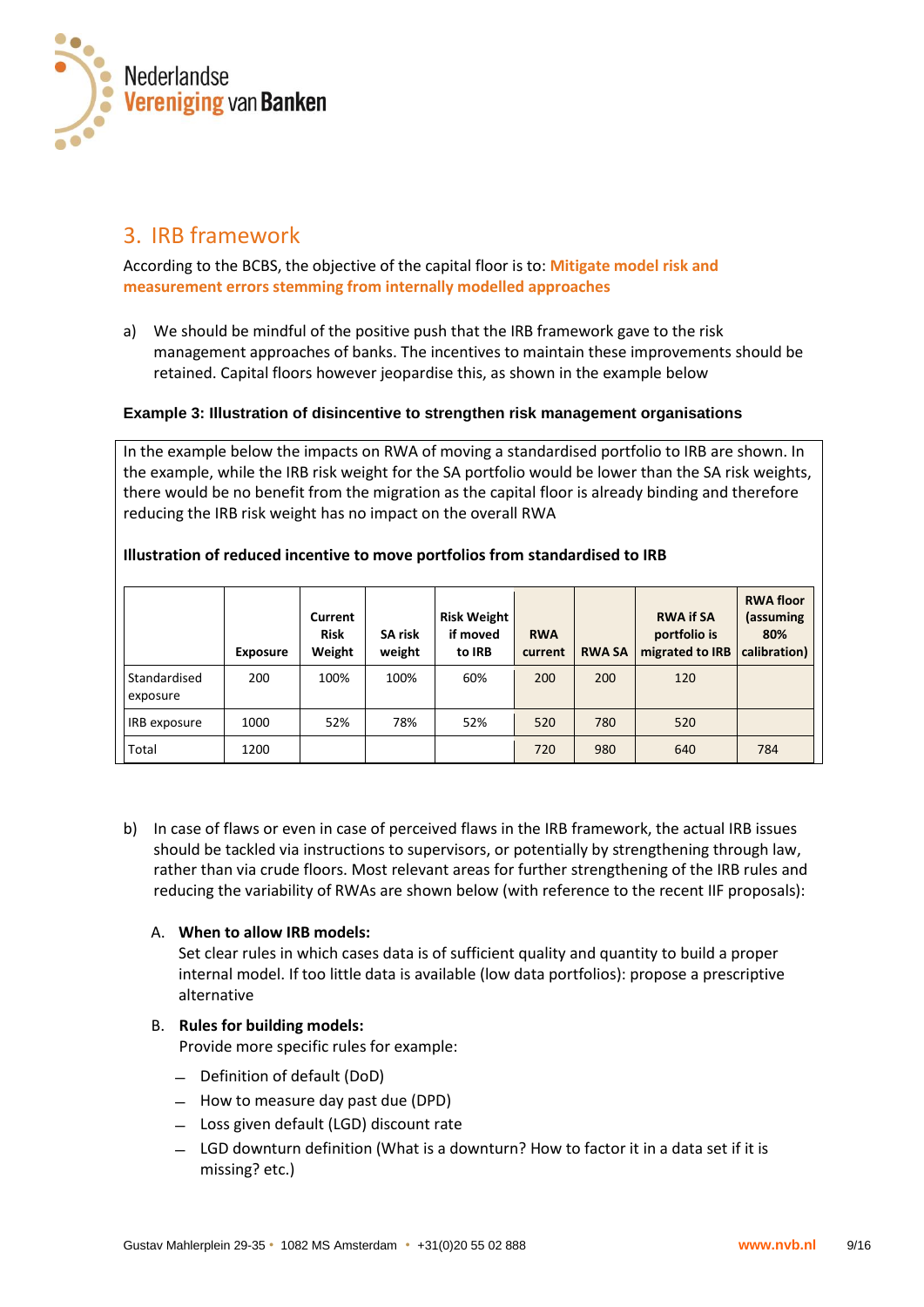

- ̶ How to apply levels of conservatism (into models) given model uncertainty:
- $-$  Ftc.

#### **C. Determining when a model's results are adequate:**

- ̶ Minimum requirements for back-testing results (When is it good enough? When should a portfolio be migrated to FIRB or even SA?)
- c) After these further improvements to IRB, and taking into account the current tools the supervisor has to ensure proper usage of these models, all stakeholders can embrace the IRB framework in full. Reference is made to the IIF RWA Task Force final report, including approximately 100 recommendations for the harmonisation of modelling approaches
- d) If risk weights are floored by a non-risk sensitive capital floor, it limits the incentive to introduce risk mitigating features into the terms of a facility collateral, and means that risk measures may no longer reflect the risk profile of the underlying portfolio. This is illustrated in the example below, using trade finance as an example:

#### **Example 4: Disincentive to introduce risk mitigating product structures**

The counterparties in trade finance transactions are often of sub-investment grade counterparty risk. Trade finance structures therefore provide significant risk mitigation through the structuring of the deal (at the expense of additional operating costs). The effectiveness of structures tends to be significant:

The expected loss for a BB SME unsecured exposure would be around 0.4%

The expected loss for a BB trade finance exposure would be around 0.06% (based on the ICC report survey – see chart below)

The IRB RWA for a BB SME unsecured exposure would be around 100%

The IRB RWA for a BB trade finance exposure would be around 45%

Based on the latest SA consultation document, it is reasonable to expect trade finance exposures would obtain a SA risk weight of greater than 120%. As a result, assuming an 80% capital floor calibration, if the capital floor is applied to an individual trade finance exposure, then the RWA requirement would be only marginally below the RWA requirement if the exposure was unsecured (80%\*120% = 96% vs. 100% IRB risk weight for unsecured). As a result, there would be no incentive from a capital perspective to structure the transaction as a trade finance deal. There may be a reduction in actual losses; however this will be low in most macro-economic scenarios and less likely to offset the extra costs of structuring

**Results of survey of losses in traditional trade products versus general banking products**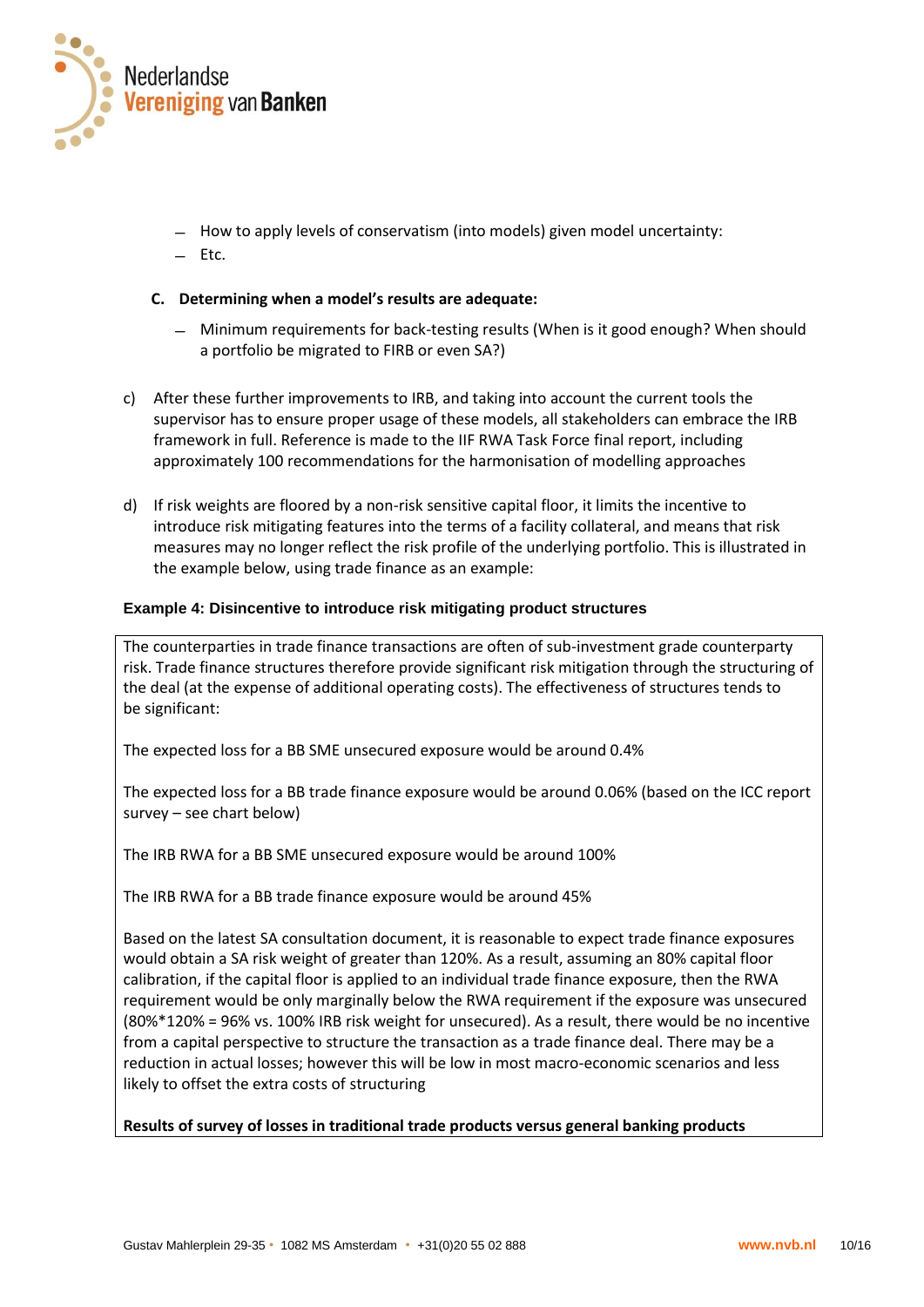



**e) The IRB RWA is a very important metric within the Basel III suite and internal models gave an additional boost to solid risk management. We should further strengthen IRB wherever needed. Complementary to IRB there are several metrics (e.g. SA, Leverage Ratio), which together form a comprehensive set of metrics for supervisors and other stakeholders. From this angle there is no need for capital floors**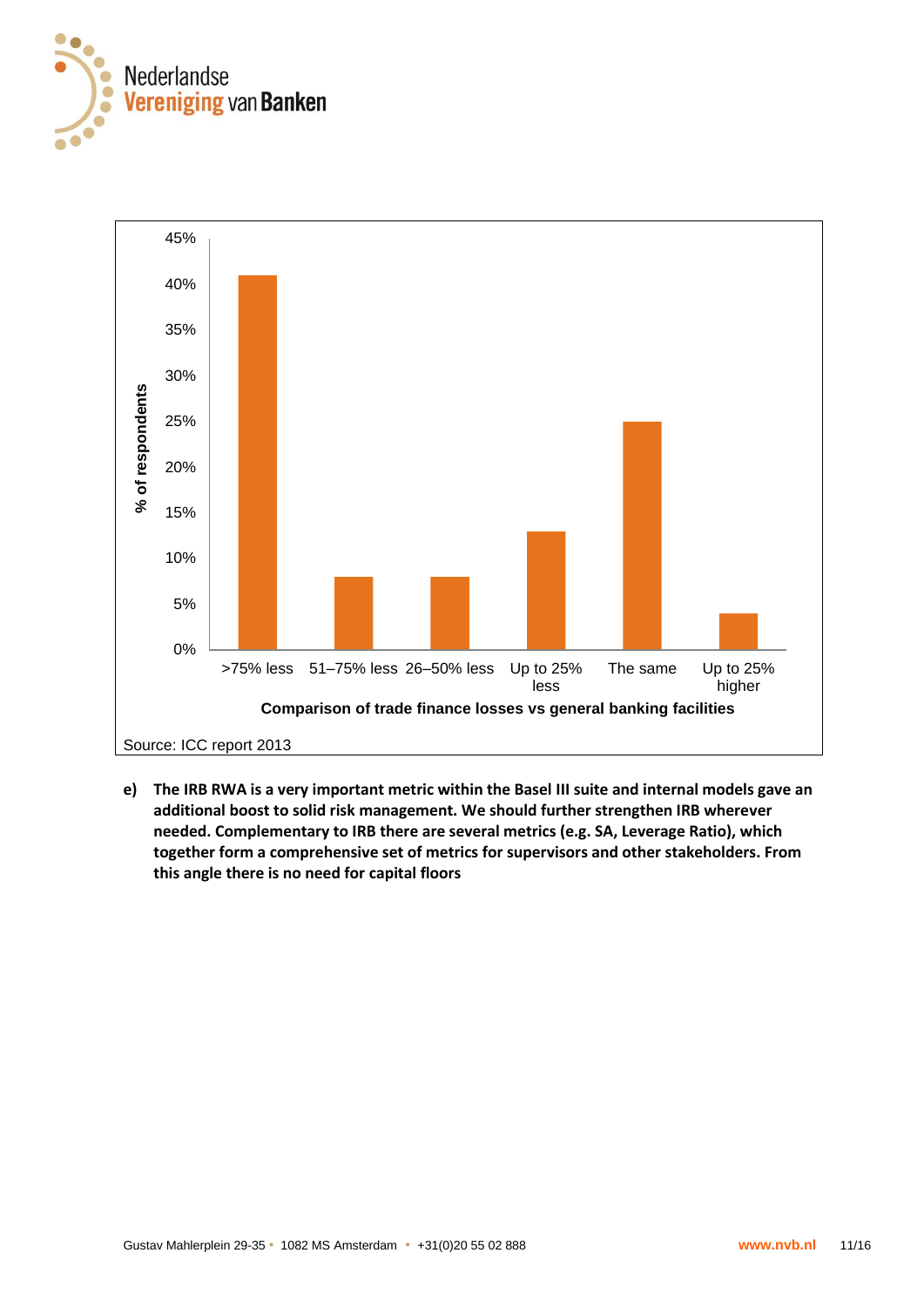

# 4. Ensure adequate capital levels across the banking system

According to the BCBS, the objective of the capital floors is to: **Ensure the level of capital across the banking system does not fall below a certain level.**

a) If risk weights allocated to a portfolio would be floored, there would be an incentive to increase exposure to higher risk segments. Overall, it will be lower risk portfolios that will be affected most. As a consequence there is a risk that capital allocation will be severely distorted. Currently viable business models (like mortgage and trade & commodity finance business) will be pushed away into the unregulated banking sector. This is illustrated in the examples below:

### **Example 5: Illustration of incentive to increase risk**

The table below shows an illustrative retail mortgage portfolio. The portfolio is skewed towards low risk "standard" mortgages. When the RWA is calculated, the IRB average risk weight is well below the standardised risk weight. If IRB RWAs were adjusted to 80% of the standardised level then the RWA requirement would increase by around 50%. However, if the bank then shifts the focus of the portfolio to higher risk segments, then the IRB RWA increases without any increase in the standardised risk weights and hence no overall increase in RWAs. This is entirely plausible as key risk drivers such as whether property is a Buy to Let, or the customer's income is self-certified are not reflected in the Standardised Approach. As a result the bank has higher risk and higher return without any increase in the RWA.

### **Illustration of incentive to shift exposure into higher risk parts of retail mortgage portfolio if SA Risk Weights are used to floor IRB risk weights instead of simply using them to verify the level of own funds (assuming capital floor is set at 80% of SA RWA)**

| Retail mortgage<br>Segment                                                                       | <b>Exposure</b><br>(starting) | RWA%<br>(IRB) | RWA%<br>(SA) | <b>Implied</b><br><b>RWA (IRB)</b> | <b>Implied</b><br><b>RWA</b><br>$(80% \times SA)$ | <b>Exposure</b><br>following<br>"tilt" of<br>portfolio | <b>Implied</b><br><b>RWA (IRB)</b> | <b>Implied</b><br><b>RWA</b><br>$(80% \times SA)$ |
|--------------------------------------------------------------------------------------------------|-------------------------------|---------------|--------------|------------------------------------|---------------------------------------------------|--------------------------------------------------------|------------------------------------|---------------------------------------------------|
| Standard 1                                                                                       | 1000                          | 10%           | 38%          | 100                                | 304                                               | 796                                                    | 80                                 | 242                                               |
| Standard 2                                                                                       | 500                           | 12%           | 38%          | 60                                 | 152                                               | 398                                                    | 48                                 | 121                                               |
| Standard 3                                                                                       | 100                           | 40%           | 38%          | 40                                 | 30                                                | 80                                                     | 32                                 | 24                                                |
| Standard 4                                                                                       | 10                            | 250%          | 38%          | 25                                 | 3                                                 | 10                                                     | 25                                 | 3                                                 |
| Non-Standard 1                                                                                   | 300                           | 20%           | 38%          | 60                                 | 91                                                | 239                                                    | 48                                 | 73                                                |
| Non-Standard 2                                                                                   | 200                           | 32%           | 38%          | 64                                 | 61                                                | 358                                                    | 179                                | 109                                               |
| Non-Standard 3                                                                                   | 50                            | 80%           | 38%          | 40                                 | 15                                                | 280                                                    | 224                                | 85                                                |
| Non-Standard 4                                                                                   | 10                            | 250%          | 38%          | 25                                 | 3                                                 | 10                                                     | 25                                 | $\overline{3}$                                    |
| Total                                                                                            | 2170                          |               |              | 414                                | 660                                               | 2170                                                   | 660                                | 660                                               |
| Note: Implications of provisions have been neglected in the interests of simplifying the example |                               |               |              |                                    |                                                   |                                                        |                                    |                                                   |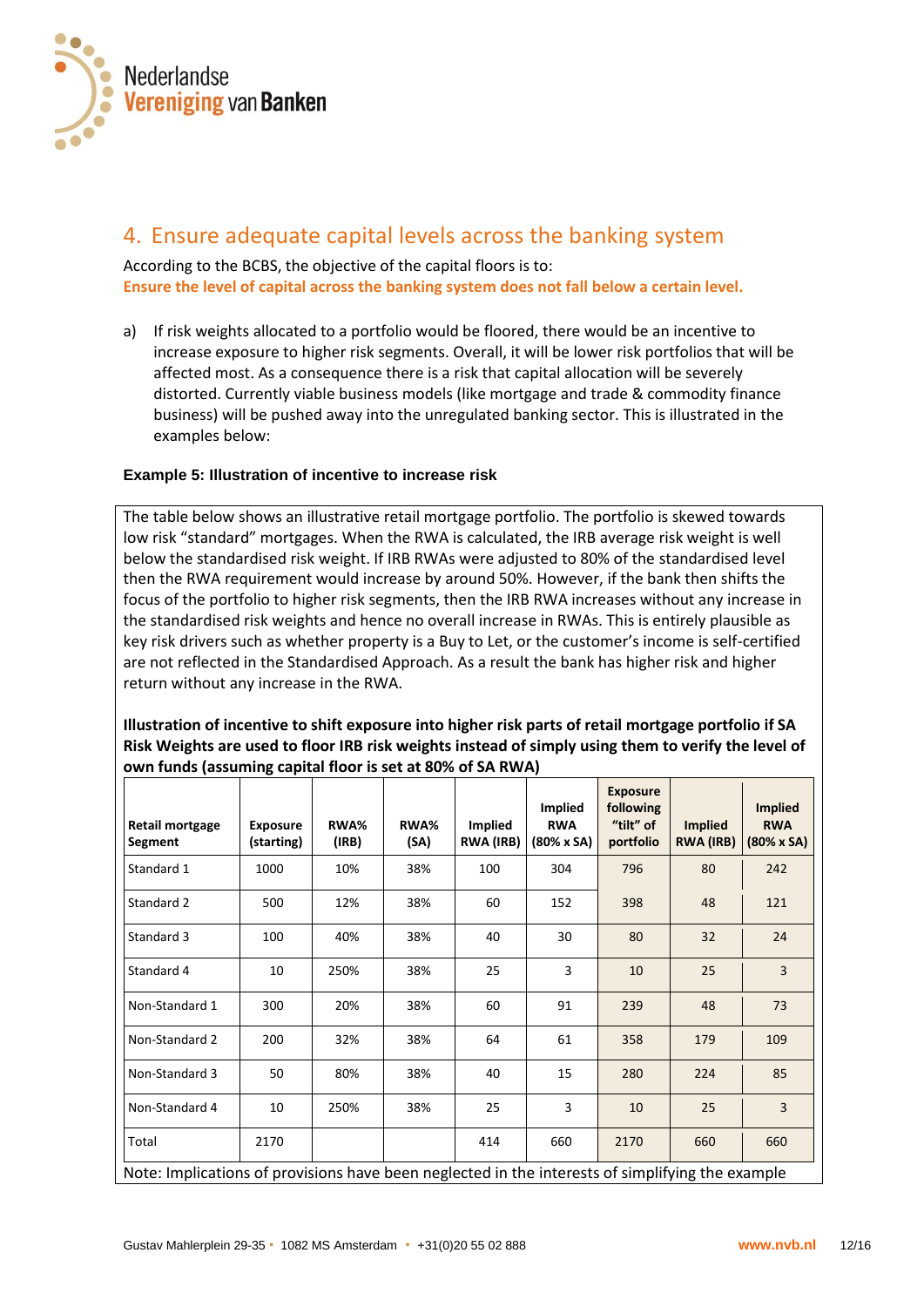

b) The Dutch banks have average portfolio risk profiles that are below the European and global average risk profiles. These risk profiles are translated into lower than average risk weights under the Internal Rating Based (IRB) approach. That is why any globally set standard, be it the SA revised framework, be it the proposed capital floors could impact the risk weights more negatively compared to most other countries. The example below shows how two banks could have the same relative issue with PD models but only the low risk bank would be affected by the capital floor.

#### **Example 6: Illustration of how low risk institutions are disproportionately hit**

To illustrate why a capital floor is the wrong way to address inconsistency in calculation of capital requirements, consider two cases:

- Large Corporate lending focused Bank A underestimates PD from a "correct level" by around 20%. Average PD is 0.5%, LGD is 45%
	- ̶ Average IRB risk weight = 64%, if PDs were "correct", it would be 76%
	- ̶ Standardised risk weight of 100%
- Large Corporate lending focused Bank B also underestimates PD from a "correct level" by around 20%. However Average PD is 5%, LGD is 45%
	- ̶ Average IRB risk weight = 157%, if PDs were "correct" it would be 164%
	- ̶ Standardised risk weight = 120%

In the case of Bank A, the capital floor is applied and would result, assuming an 80% calibration of the capital floor, in an RWA of 80% – higher than would have been applied if PDs were corrected. In the case of Bank B, the capital floor would have no impact. As a result, the capital floor punishes the low risk bank more than is appropriate and the high risk bank far less than would be appropriate.

Note – impact of IRB provisioning shortfall has been deliberately neglected to simplify example.

c) When banks are faced with capital requirements that are higher than is economic, non-banks will have an advantage i.e. the floor will not lead to a level playing field. This will exacerbate the trend towards lending from the non-bank sectors. Example 7 shows the growth in investment fund lending in NL.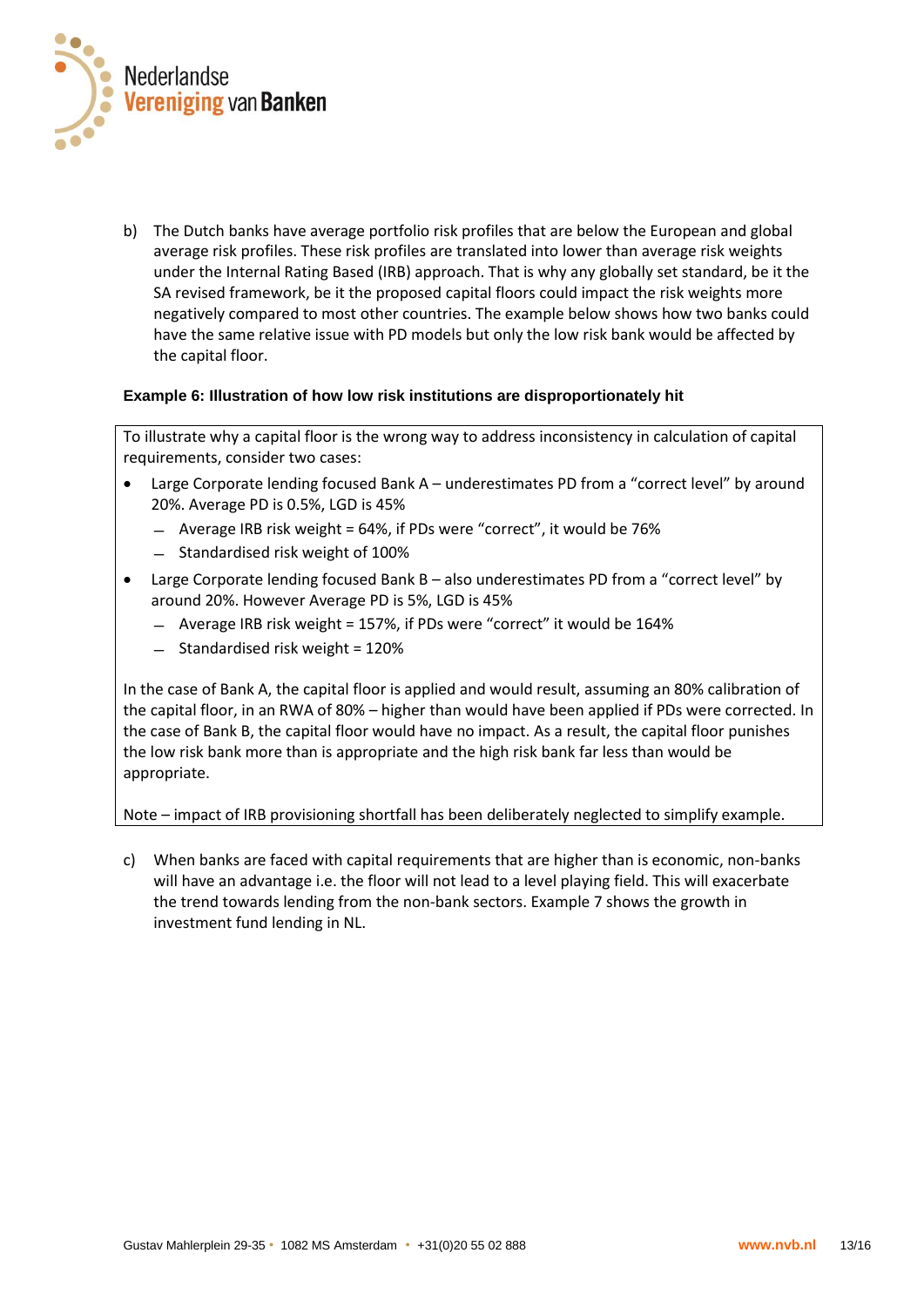

### **Example 7: Growth in lending from investment funds in NL**

The volume of lending from the non-bank sector is growing. Further "uneconomic" capital pressures would provide a further catalyst to this trend.



#### **Volume of loans from Investment funds in NL**

- d) If the floor is to be introduced, we urge the BCBS from a timing perspective to postpone setting any floor until all the Basel III adjustments are fully incorporated, phased-in, settled-in and until a thorough assessment of the current set of rules can be made and any potential flaws can be addressed. If this order of events is not followed then the calibration of any capital floor will have been set based on guesswork.
- e) Making direct adjustments to the RWA computation creates confusion for potential investors in Basel III compliant AT1 and T2 capital instruments because of the increase in risk that the conversion/write-down trigger levels of such instruments will be reached. This makes these instruments hard to value, not only because of the proposed SA floor rules themselves, but even more because of the mere fact that, during the (perceived) lifetime of these instruments, regulators can suddenly change the calculation of the trigger metric quite drastically
- **f) We believe supervisors have a more than adequate set of tools to prevent undercapitalization, therefore we see no need for adding capital floors to such a wellequipped toolbox**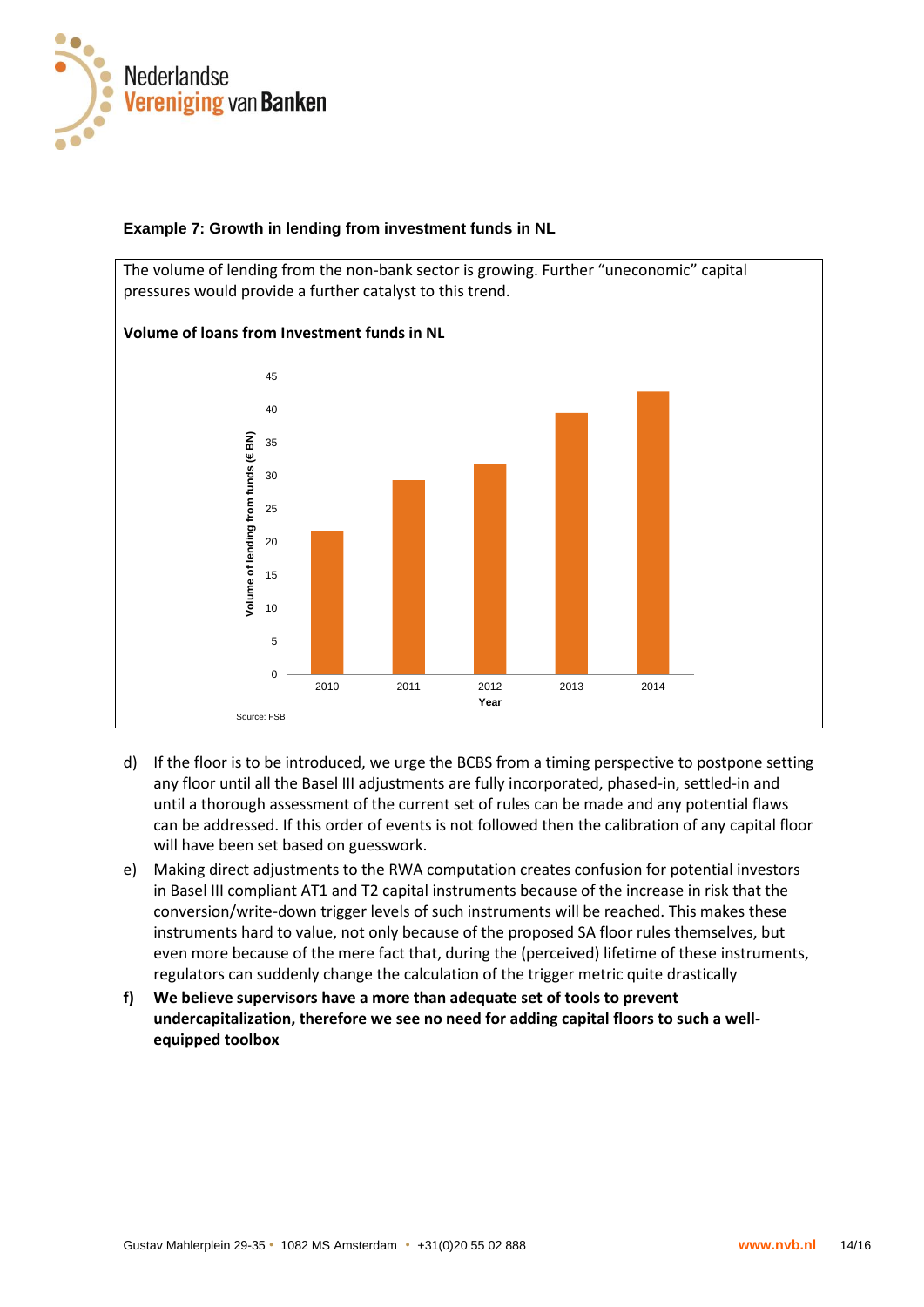

# 5. Types of floors:

- a) There would be no change to reported IRB RWA levels or deductions from own funds as a consequence of the capital floor framework. The capital floor will be used to test the sufficiency of own funds only, consistent with CRR article 500 (1) (b)
- b) The calibration will be set in a way that does not systematically increase the amount of capital in any one financial system/country (as this would be indicative of either an issue with SA calibration for the country or a systematic failing in the IRB model waiver process)
- c) The floor would be applied at the highest level of consolidation in the prudential perimeter i.e. the floor would not be applied at the product, business or subsidiary level. The importance of this is illustrated in the example below:

# **Example 8: Illustration of impact of applying the floor at a legal entity level**

If the capital floor is applied at the legal entity level, then this has the potential to lead to increased capital requirements, even if a Group as a whole is above the capital floor. This is illustrated in the table below showing when a number of legal entities are beneath the floor, this can increase the capital requirements in those entities and therefore increases the total capital requirement for the group as a whole, even though the capital floor should not bind for the consolidated perimeter.

Both the ICAAP & SREP process and also the TLAC (and MREL) concept provide information on, and provide the ability to addresses the capital distribution of a group.

|                | <b>Exposure</b><br>(EBN) | <b>RWA IRB</b><br>(EBN) | <b>RWA SA</b><br>(EBN) | RWA at legal entity level (assuming<br>80% calibration) (€ BN) | <b>RWA for consolidated</b><br>perimeter (€ BN) |
|----------------|--------------------------|-------------------------|------------------------|----------------------------------------------------------------|-------------------------------------------------|
| Legal entity 1 | 100                      | 50                      | 100                    | 80                                                             |                                                 |
| Legal entity 2 | 100                      | 70                      | 90                     | 72                                                             |                                                 |
| Legal entity 3 | 100                      | 40                      | 45                     | 40                                                             |                                                 |
| Legal entity 4 | 100                      | 110                     | 100                    | 110                                                            |                                                 |
| Legal entity 5 | 100                      | 150                     | 100                    | 150                                                            |                                                 |
| Total          | 500                      | 420                     | 435                    | 452                                                            | 420                                             |

#### **Illustration of impact of capital floors at legal entity level**

- d) After the implementation of a new SA framework and after a fundamental decision whether the floor is needed for undercapitalization or for comparability, the best choice for capital floors can be substantiated. Without this knowledge, it seems that a single floor set on bank level would be the least worst alternative
- e) The Dutch banks stand ready to work closely with the BCBS to find a formulation that works as well as possible for the industry as a whole